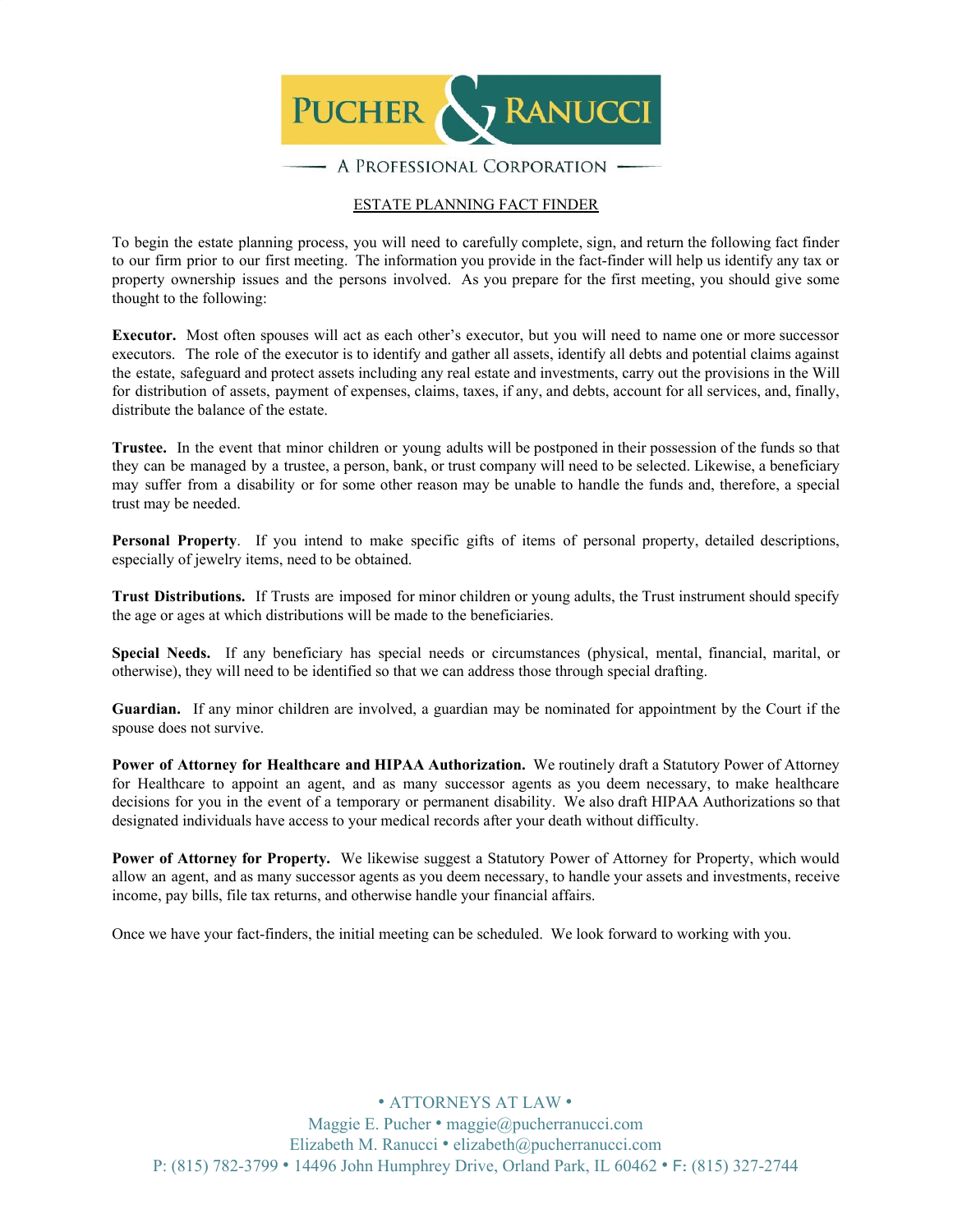# **ESTATE PLANNING FACT FINDER (MARRIED)**

| I.                          | <b>General Personal Information</b>                                                                                                                                                                                   |     |                           |                                                                                                                      |
|-----------------------------|-----------------------------------------------------------------------------------------------------------------------------------------------------------------------------------------------------------------------|-----|---------------------------|----------------------------------------------------------------------------------------------------------------------|
|                             | <b>Spouse One Information</b>                                                                                                                                                                                         |     |                           | <b>Spouse Two Information</b>                                                                                        |
| <b>Full Name</b>            | <u> 1989 - Johann Barbara, martin amerikan basar dan bagian dalam basar dalam basar dalam basar dalam basar dala</u>                                                                                                  |     |                           |                                                                                                                      |
| Date of Birth               | <u> 1999 - Johann Barbara, martin amerikan basa</u>                                                                                                                                                                   |     |                           |                                                                                                                      |
| <b>SSN</b>                  | <u> 1989 - Johann John Stein, mars an deutscher Stein († 1951)</u>                                                                                                                                                    |     |                           |                                                                                                                      |
| Occupation                  |                                                                                                                                                                                                                       |     |                           |                                                                                                                      |
| Employer                    |                                                                                                                                                                                                                       |     |                           |                                                                                                                      |
| Salary                      | <u> 1989 - Johann John Stone, mars eta biztanleria (h. 1989).</u>                                                                                                                                                     |     |                           | <u> 1989 - Johann John Stone, market fan it ferstjer fan it ferstjer fan it ferstjer fan it ferstjer fan it fers</u> |
| Email                       | the control of the control of the control of the control of the control of the control of                                                                                                                             |     |                           |                                                                                                                      |
| Cell Phone                  | <u> 1989 - Johann Barbara, martin amerikan basal dan berasal dalam basal dalam basal dalam basal dalam basal dala</u>                                                                                                 |     |                           | the control of the control of the control of the control of the control of the control of                            |
| Office Phone                |                                                                                                                                                                                                                       |     |                           |                                                                                                                      |
|                             |                                                                                                                                                                                                                       |     |                           |                                                                                                                      |
| Home Phone                  |                                                                                                                                                                                                                       |     |                           |                                                                                                                      |
|                             |                                                                                                                                                                                                                       |     |                           |                                                                                                                      |
| plan?                       | What is the best phone number and email to use in order to contact you regarding your estate<br><u> 1989 - Johann Barbara, martin amerikan basal dan berasal dalam basal dalam basal dalam basal dalam basal dala</u> |     |                           |                                                                                                                      |
| Are you both U.S. citizens? |                                                                                                                                                                                                                       | Yes | $\underline{\mathrm{No}}$ | Explanation                                                                                                          |
|                             | Have either of you been previously married?*                                                                                                                                                                          |     |                           | the control of the control of the control of the control of                                                          |
|                             | Have you executed any estate planning documents?*                                                                                                                                                                     |     |                           |                                                                                                                      |
|                             | Have you executed any premarital agreements?*                                                                                                                                                                         |     |                           |                                                                                                                      |
|                             | As a married couple, have you ever resided outside IL?                                                                                                                                                                |     |                           |                                                                                                                      |
|                             | Are either of you a beneficiary of any trust or estate?*                                                                                                                                                              |     |                           |                                                                                                                      |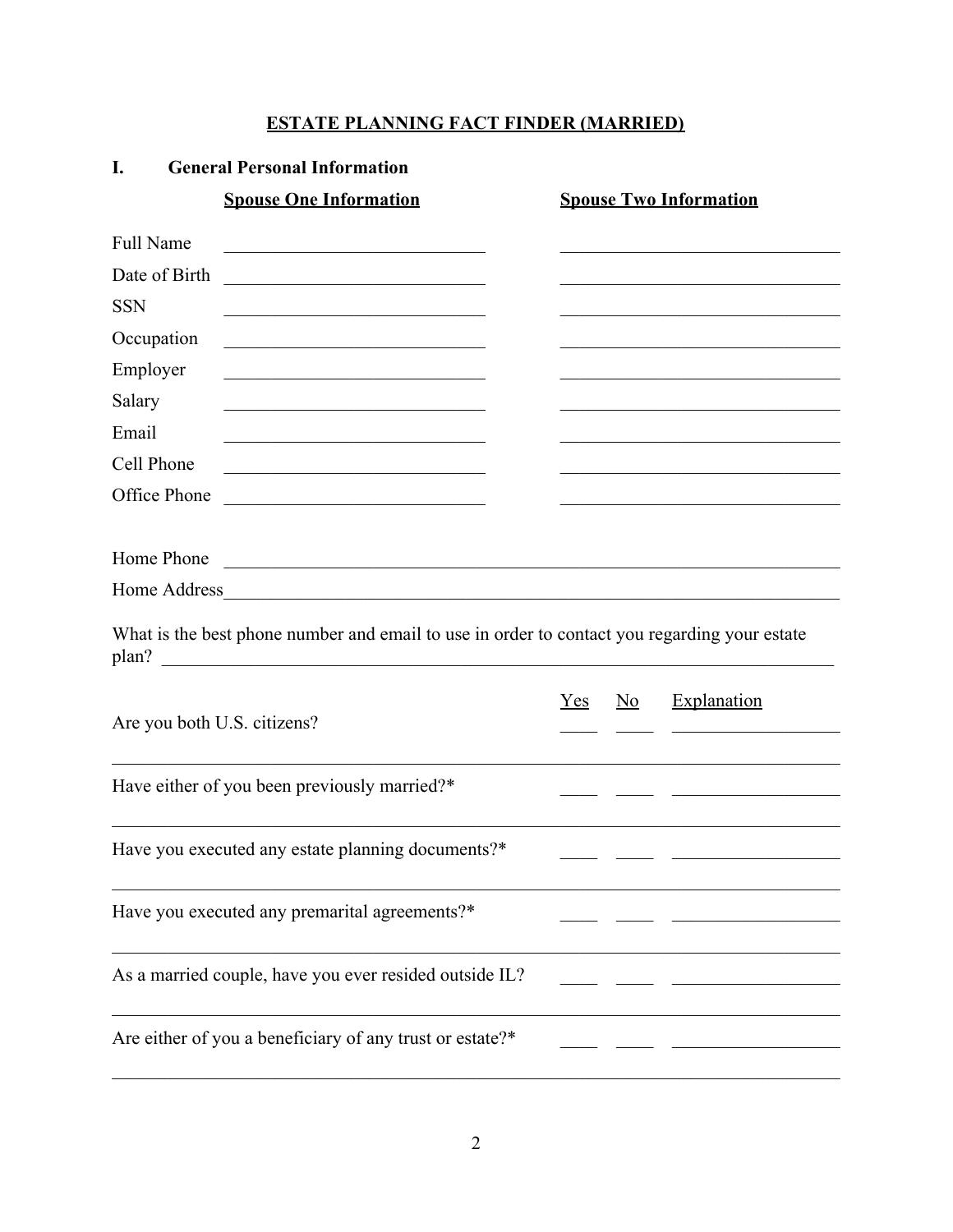| Are your parents or grandparents living?                                                         |  |
|--------------------------------------------------------------------------------------------------|--|
| Do either of you have any special health/medical issues                                          |  |
| Are either one of your currently receiving or plan to receive medical benefits through Medicaid? |  |

 $\frac{1}{2}$  ,  $\frac{1}{2}$  ,  $\frac{1}{2}$  ,  $\frac{1}{2}$  ,  $\frac{1}{2}$  ,  $\frac{1}{2}$  ,  $\frac{1}{2}$  ,  $\frac{1}{2}$  ,  $\frac{1}{2}$  ,  $\frac{1}{2}$  ,  $\frac{1}{2}$  ,  $\frac{1}{2}$  ,  $\frac{1}{2}$  ,  $\frac{1}{2}$  ,  $\frac{1}{2}$  ,  $\frac{1}{2}$  ,  $\frac{1}{2}$  ,  $\frac{1}{2}$  ,  $\frac{1$ 

\*If any of these apply, please bring relevant documentation with you to our meeting (e.g. copies of divorce decree, prenuptial agreements, copies of estate planning documents, etc.)

 $\mathcal{L}_\mathcal{L} = \{ \mathcal{L}_\mathcal{L} = \{ \mathcal{L}_\mathcal{L} = \{ \mathcal{L}_\mathcal{L} = \{ \mathcal{L}_\mathcal{L} = \{ \mathcal{L}_\mathcal{L} = \{ \mathcal{L}_\mathcal{L} = \{ \mathcal{L}_\mathcal{L} = \{ \mathcal{L}_\mathcal{L} = \{ \mathcal{L}_\mathcal{L} = \{ \mathcal{L}_\mathcal{L} = \{ \mathcal{L}_\mathcal{L} = \{ \mathcal{L}_\mathcal{L} = \{ \mathcal{L}_\mathcal{L} = \{ \mathcal{L}_\mathcal{$ 

| Child's Name                                                                      | <b>SSN</b> | DOB                                                                                                                                                                                                                                  | Child's Spouse $\#$ of Children                                                           |                                  |
|-----------------------------------------------------------------------------------|------------|--------------------------------------------------------------------------------------------------------------------------------------------------------------------------------------------------------------------------------------|-------------------------------------------------------------------------------------------|----------------------------------|
|                                                                                   |            |                                                                                                                                                                                                                                      |                                                                                           |                                  |
|                                                                                   |            |                                                                                                                                                                                                                                      |                                                                                           |                                  |
|                                                                                   |            |                                                                                                                                                                                                                                      |                                                                                           |                                  |
|                                                                                   |            |                                                                                                                                                                                                                                      |                                                                                           |                                  |
|                                                                                   |            | Yes<br>$\underline{\mathrm{No}}$                                                                                                                                                                                                     |                                                                                           |                                  |
| Do you have any predeceased children                                              |            |                                                                                                                                                                                                                                      |                                                                                           |                                  |
| If yes:                                                                           |            |                                                                                                                                                                                                                                      |                                                                                           |                                  |
| Name of deceased child(ren)                                                       |            |                                                                                                                                                                                                                                      |                                                                                           |                                  |
| Date of death                                                                     |            |                                                                                                                                                                                                                                      |                                                                                           |                                  |
| If you have a deceased child,<br>did they have children?                          |            | <u>and the second part of the second part of the second part of the second part of the second part of the second part of the second part of the second part of the second part of the second part of the second part of the seco</u> |                                                                                           |                                  |
| Any children or grandchildren adopted?                                            |            |                                                                                                                                                                                                                                      |                                                                                           |                                  |
| If yes:                                                                           |            |                                                                                                                                                                                                                                      |                                                                                           |                                  |
| Name of adopted child                                                             |            |                                                                                                                                                                                                                                      |                                                                                           |                                  |
| Date of adoption                                                                  |            |                                                                                                                                                                                                                                      | the control of the control of the control of the control of the control of the control of |                                  |
| Place of adoption (City, State, and, Country) ___________________________________ |            |                                                                                                                                                                                                                                      |                                                                                           |                                  |
|                                                                                   |            |                                                                                                                                                                                                                                      |                                                                                           | Yes<br>$\underline{\mathrm{No}}$ |

or physical needs, or receive government benefits (Medicaid, SSI, etc.)?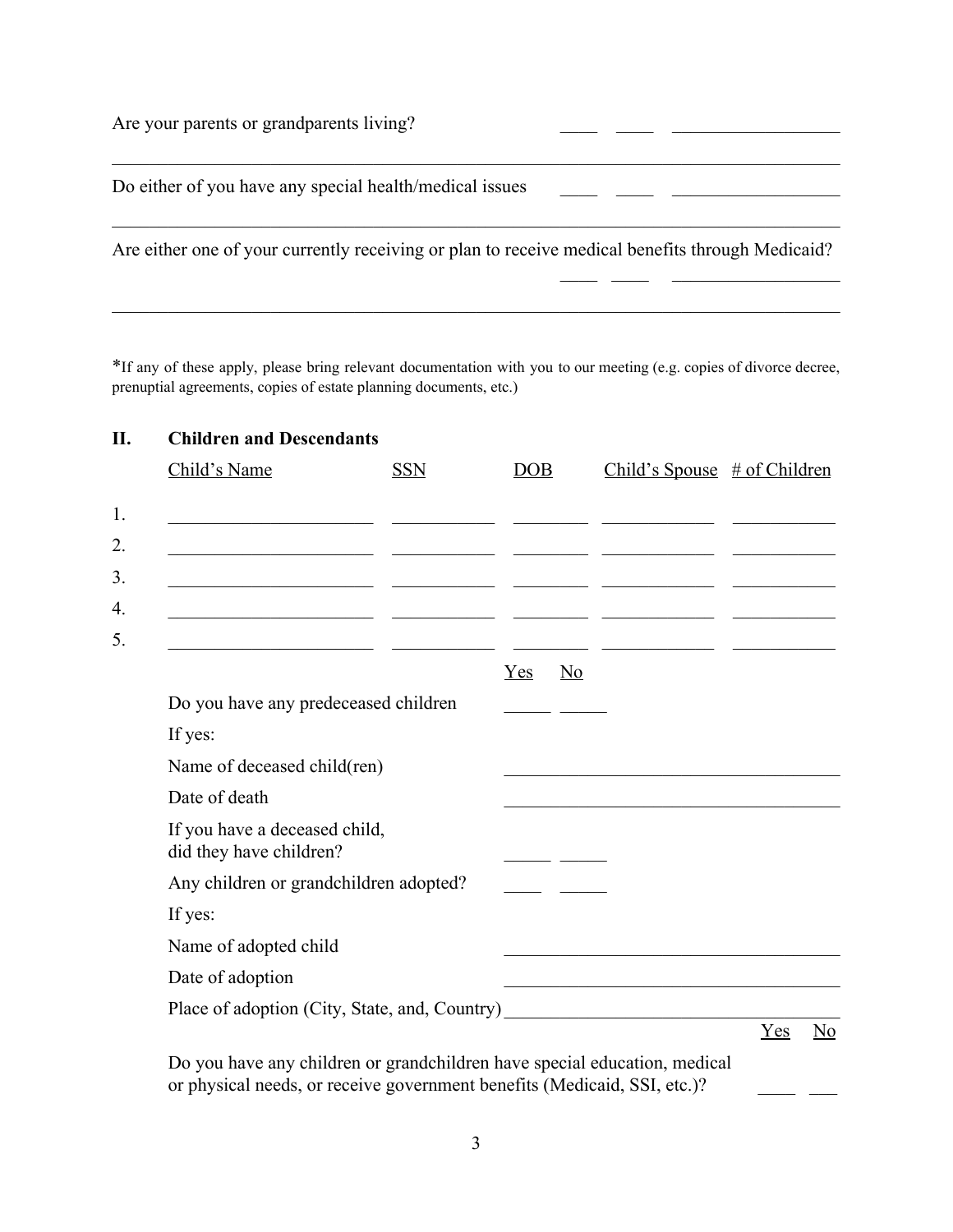| Does any child or grandchild have problems with drugs/alcohol abuse?         |
|------------------------------------------------------------------------------|
| Are you concerned with a child/grandchild's ability to handle money?         |
| Are you concerned with your children's ability to get along with each other? |
| Any concerns relative to your relationship with your children?               |
| Are any of your children divorced or going through a divorce?                |
| Have you made any advancements or significant loan to a child or grandchild? |
| Do you have any cryopreserved genetic material?                              |
| Other special issues to address for children?                                |
|                                                                              |

 $\mathcal{L}_\text{max}$  , and the contribution of the contribution of the contribution of the contribution of the contribution of the contribution of the contribution of the contribution of the contribution of the contribution of t

## **III. Primary Beneficiaries**

|                  | Name |  | Relationship Age Potential Gift |
|------------------|------|--|---------------------------------|
| 1.               |      |  |                                 |
| $\overline{2}$ . |      |  |                                 |
| 3.               |      |  |                                 |
| $\overline{4}$ . |      |  |                                 |
| 5.               |      |  |                                 |

# **IV. Contingent and Other Potential Beneficiaries (relatives, friends, charities, etc.)**

|    | Name                                                                     |  | Relationship Age Potential Gift |     |                |
|----|--------------------------------------------------------------------------|--|---------------------------------|-----|----------------|
| 1. |                                                                          |  |                                 |     |                |
| 2. |                                                                          |  |                                 |     |                |
| 3. |                                                                          |  |                                 |     |                |
| 4. |                                                                          |  |                                 |     |                |
| 5. |                                                                          |  |                                 |     |                |
|    |                                                                          |  |                                 | Yes | N <sub>0</sub> |
|    | Do you have any interest in charitable gifting in your estate plan?      |  |                                 |     |                |
|    | Do you have any pets that you wish to specifically include in your plan? |  |                                 |     |                |
|    | Special Instructions in regards to your pet:                             |  |                                 |     |                |

 $\mathcal{L}_\mathcal{L} = \{ \mathcal{L}_\mathcal{L} = \{ \mathcal{L}_\mathcal{L} = \{ \mathcal{L}_\mathcal{L} = \{ \mathcal{L}_\mathcal{L} = \{ \mathcal{L}_\mathcal{L} = \{ \mathcal{L}_\mathcal{L} = \{ \mathcal{L}_\mathcal{L} = \{ \mathcal{L}_\mathcal{L} = \{ \mathcal{L}_\mathcal{L} = \{ \mathcal{L}_\mathcal{L} = \{ \mathcal{L}_\mathcal{L} = \{ \mathcal{L}_\mathcal{L} = \{ \mathcal{L}_\mathcal{L} = \{ \mathcal{L}_\mathcal{$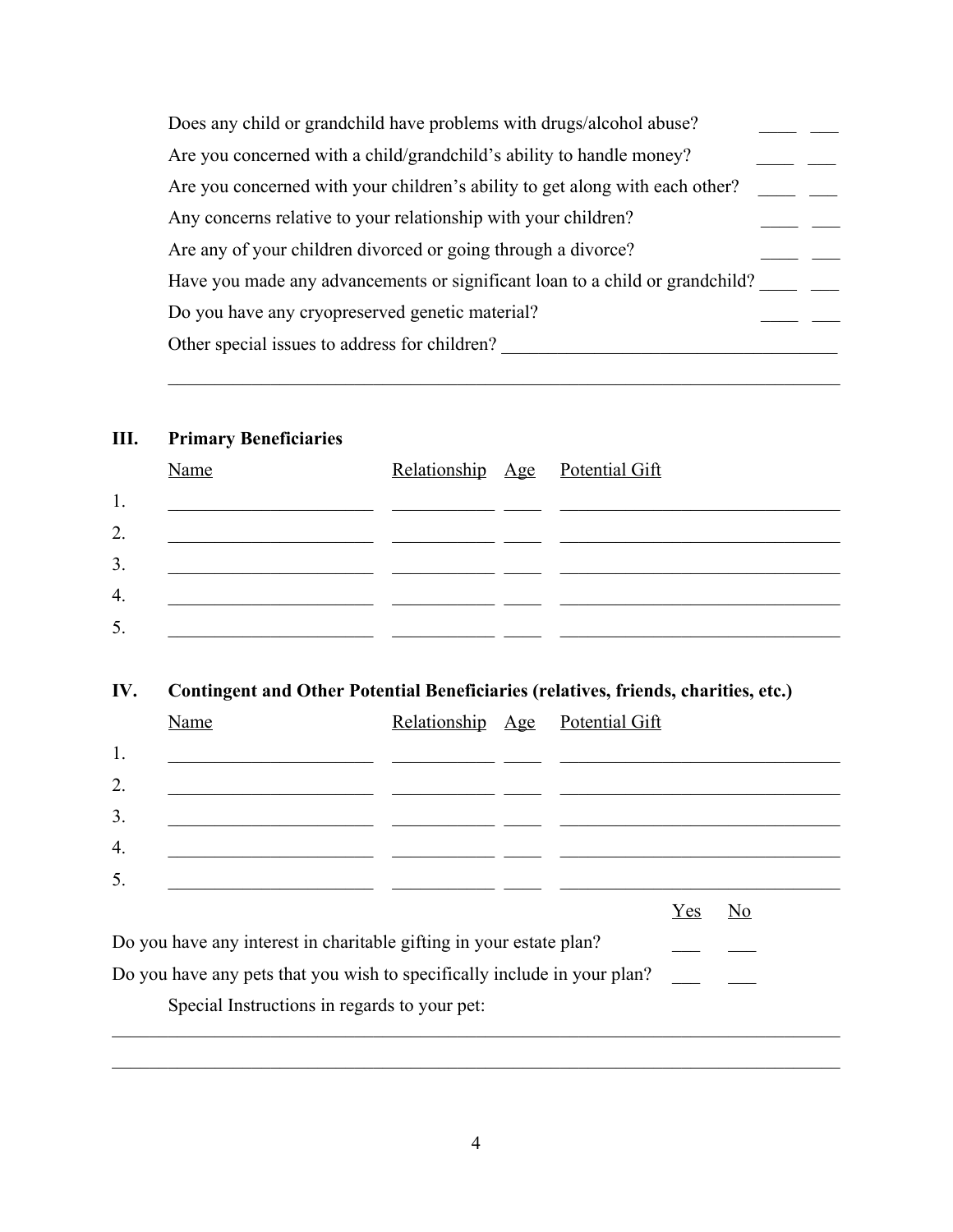|                      | <b>Address</b>                                                                                                                                                                                                                                                                                                                                                                                                   | <b>Title</b>      | Mortgage                                                                                                                                                                                                                             | <b>Market Value</b>                                                                                                    |
|----------------------|------------------------------------------------------------------------------------------------------------------------------------------------------------------------------------------------------------------------------------------------------------------------------------------------------------------------------------------------------------------------------------------------------------------|-------------------|--------------------------------------------------------------------------------------------------------------------------------------------------------------------------------------------------------------------------------------|------------------------------------------------------------------------------------------------------------------------|
| 1.                   |                                                                                                                                                                                                                                                                                                                                                                                                                  |                   |                                                                                                                                                                                                                                      | <u> The Communication of the Communication</u>                                                                         |
|                      | 2. $\overline{\phantom{a}}$                                                                                                                                                                                                                                                                                                                                                                                      |                   |                                                                                                                                                                                                                                      |                                                                                                                        |
|                      |                                                                                                                                                                                                                                                                                                                                                                                                                  |                   |                                                                                                                                                                                                                                      |                                                                                                                        |
| 4.                   | <u> 1989 - Andrea Station, amerikansk politik (</u>                                                                                                                                                                                                                                                                                                                                                              |                   |                                                                                                                                                                                                                                      |                                                                                                                        |
|                      | Bank and Savings Accounts (Checking, Savings, Money Market, CDs, etc.)                                                                                                                                                                                                                                                                                                                                           |                   |                                                                                                                                                                                                                                      |                                                                                                                        |
|                      | <b>Financial Institution</b>                                                                                                                                                                                                                                                                                                                                                                                     | <b>Type</b>       | Title                                                                                                                                                                                                                                | <b>Market Value</b>                                                                                                    |
|                      |                                                                                                                                                                                                                                                                                                                                                                                                                  |                   |                                                                                                                                                                                                                                      | the control of the control of the control of                                                                           |
|                      |                                                                                                                                                                                                                                                                                                                                                                                                                  |                   |                                                                                                                                                                                                                                      |                                                                                                                        |
|                      |                                                                                                                                                                                                                                                                                                                                                                                                                  |                   |                                                                                                                                                                                                                                      |                                                                                                                        |
|                      |                                                                                                                                                                                                                                                                                                                                                                                                                  |                   |                                                                                                                                                                                                                                      |                                                                                                                        |
|                      | <u> 1999 - Johann Harry Harry Harry Harry Harry Harry Harry Harry Harry Harry Harry Harry Harry Harry Harry Harry Harry Harry Harry Harry Harry Harry Harry Harry Harry Harry Harry Harry Harry Harry Harry Harry Harry Harry Ha</u>                                                                                                                                                                             |                   |                                                                                                                                                                                                                                      | <u> 1989 - Johann John Harry Harry Harry Harry Harry Harry Harry Harry Harry Harry Harry Harry Harry Harry Harry H</u> |
|                      | <b>Investment Accounts, Stocks, and Bonds (Non-Retirement Accounts)</b>                                                                                                                                                                                                                                                                                                                                          |                   |                                                                                                                                                                                                                                      |                                                                                                                        |
|                      | <b>Financial Institution</b>                                                                                                                                                                                                                                                                                                                                                                                     | <b>Type</b>       | <b>Title</b>                                                                                                                                                                                                                         | <b>Market Value</b>                                                                                                    |
| 1.                   | <u> 1980 - Jan Samuel Barbara, martin da shekara 1980 - André Samuel Barbara, mashrida</u>                                                                                                                                                                                                                                                                                                                       |                   | <u>and the company of the company of the company of the company of the company of the company of the company of the company of the company of the company of the company of the company of the company of the company of the com</u> |                                                                                                                        |
| 4.                   | 2. $\frac{1}{\sqrt{1-\frac{1}{2}}\sqrt{1-\frac{1}{2}}\sqrt{1-\frac{1}{2}}\sqrt{1-\frac{1}{2}}\sqrt{1-\frac{1}{2}}\sqrt{1-\frac{1}{2}}\sqrt{1-\frac{1}{2}}\sqrt{1-\frac{1}{2}}\sqrt{1-\frac{1}{2}}\sqrt{1-\frac{1}{2}}\sqrt{1-\frac{1}{2}}\sqrt{1-\frac{1}{2}}\sqrt{1-\frac{1}{2}}\sqrt{1-\frac{1}{2}}\sqrt{1-\frac{1}{2}}\sqrt{1-\frac{1}{2}}\sqrt{1-\frac{1}{2}}\sqrt{1-\frac{1}{2}}\sqrt{1-\frac{1}{2}}\sqrt{$ |                   |                                                                                                                                                                                                                                      |                                                                                                                        |
|                      |                                                                                                                                                                                                                                                                                                                                                                                                                  |                   |                                                                                                                                                                                                                                      |                                                                                                                        |
|                      | <u> 1989 - Jan Samuel Barbara, politik eta politik eta politik eta politik eta politik eta politik eta politik e</u>                                                                                                                                                                                                                                                                                             |                   |                                                                                                                                                                                                                                      |                                                                                                                        |
|                      | <u> 1989 - Johann Stein, fransk politik (</u><br>Retirement Accounts (IRA, 401(k), 403(b), Roth IRA, Pension, Profit Sharing, etc.)                                                                                                                                                                                                                                                                              |                   |                                                                                                                                                                                                                                      |                                                                                                                        |
| 3 <sub>1</sub><br>4. | Financial Institution/Type                                                                                                                                                                                                                                                                                                                                                                                       | Participant/Owner | Beneficiary                                                                                                                                                                                                                          | <b>Market Value</b>                                                                                                    |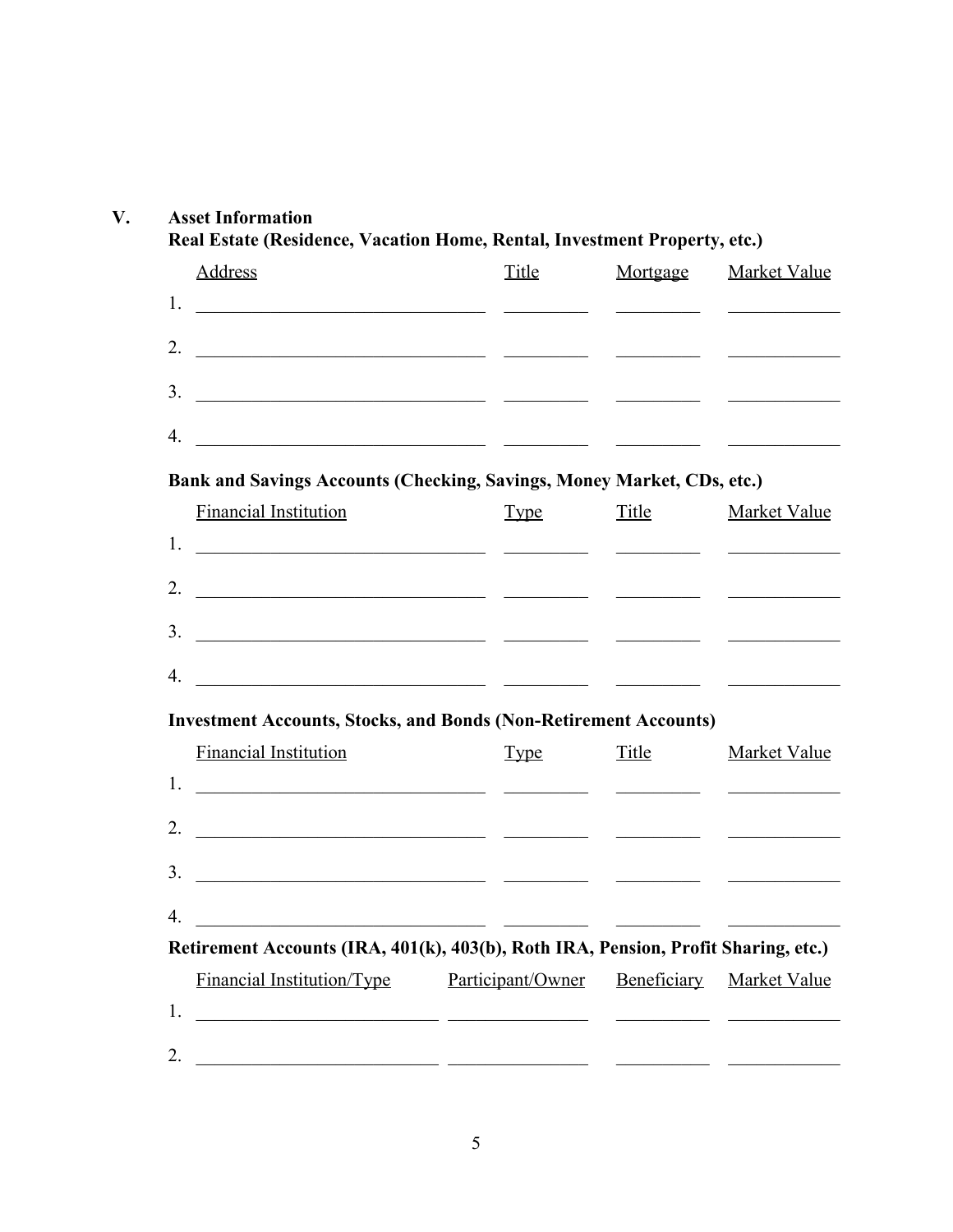| 3. |                                                                                                                                                                                                                                                                                                                                                                                                                  |                                                              |                        |                                                                |
|----|------------------------------------------------------------------------------------------------------------------------------------------------------------------------------------------------------------------------------------------------------------------------------------------------------------------------------------------------------------------------------------------------------------------|--------------------------------------------------------------|------------------------|----------------------------------------------------------------|
| 4. | <u> 1989 - Johann John Stone, mars eta biztanleria (h. 1989).</u>                                                                                                                                                                                                                                                                                                                                                |                                                              |                        |                                                                |
|    | <b>Life Insurance Policies and Annuities</b>                                                                                                                                                                                                                                                                                                                                                                     |                                                              |                        |                                                                |
|    | <u>Financial Institution/Type Participant/Owner</u>                                                                                                                                                                                                                                                                                                                                                              |                                                              | Beneficiary Face Value |                                                                |
|    |                                                                                                                                                                                                                                                                                                                                                                                                                  |                                                              |                        |                                                                |
|    |                                                                                                                                                                                                                                                                                                                                                                                                                  |                                                              |                        |                                                                |
| 3. |                                                                                                                                                                                                                                                                                                                                                                                                                  |                                                              |                        |                                                                |
| 4  |                                                                                                                                                                                                                                                                                                                                                                                                                  |                                                              |                        |                                                                |
|    | <b>Automobiles</b>                                                                                                                                                                                                                                                                                                                                                                                               |                                                              |                        |                                                                |
|    | Make/Model                                                                                                                                                                                                                                                                                                                                                                                                       | Year                                                         | <b>Title</b>           | <b>Market Value</b>                                            |
| 1. | <u> 1989 - Andrea Stadt, fransk politik (f. 1989)</u>                                                                                                                                                                                                                                                                                                                                                            |                                                              |                        |                                                                |
|    |                                                                                                                                                                                                                                                                                                                                                                                                                  |                                                              |                        |                                                                |
| 3. |                                                                                                                                                                                                                                                                                                                                                                                                                  |                                                              |                        |                                                                |
|    | <u> 1999 - Jan James James, maria al II-lea (h. 1918).</u>                                                                                                                                                                                                                                                                                                                                                       |                                                              |                        |                                                                |
|    |                                                                                                                                                                                                                                                                                                                                                                                                                  |                                                              |                        |                                                                |
|    | Personal Effects (Jewelry, Art, Family Heirlooms, Firearms, etc.)                                                                                                                                                                                                                                                                                                                                                |                                                              |                        |                                                                |
|    | Description                                                                                                                                                                                                                                                                                                                                                                                                      | Owner<br><u> 2000 - Andrea Andrews, amerikansk politik (</u> |                        | Market Value<br><u> The Communication of the Communication</u> |
|    |                                                                                                                                                                                                                                                                                                                                                                                                                  |                                                              |                        |                                                                |
| 2. |                                                                                                                                                                                                                                                                                                                                                                                                                  |                                                              |                        |                                                                |
| 3. |                                                                                                                                                                                                                                                                                                                                                                                                                  |                                                              |                        |                                                                |
| 4. | <u> 2002 - Johann John Stone, mars et al. (</u>                                                                                                                                                                                                                                                                                                                                                                  |                                                              |                        |                                                                |
|    |                                                                                                                                                                                                                                                                                                                                                                                                                  |                                                              |                        |                                                                |
|    | Other Assets (Businesses, Corporations, Partnerships, Stock Options, Powers of<br>Appointment, Potential Inheritances, etc.)                                                                                                                                                                                                                                                                                     |                                                              |                        |                                                                |
|    | Description                                                                                                                                                                                                                                                                                                                                                                                                      | Owner                                                        |                        | <b>Market Value</b>                                            |
|    |                                                                                                                                                                                                                                                                                                                                                                                                                  |                                                              |                        | <u> 1990 - Johann Barbara, martxa a</u>                        |
|    | 2. $\frac{1}{\sqrt{1-\frac{1}{2}}\sqrt{1-\frac{1}{2}}\sqrt{1-\frac{1}{2}}\sqrt{1-\frac{1}{2}}\sqrt{1-\frac{1}{2}}\sqrt{1-\frac{1}{2}}\sqrt{1-\frac{1}{2}}\sqrt{1-\frac{1}{2}}\sqrt{1-\frac{1}{2}}\sqrt{1-\frac{1}{2}}\sqrt{1-\frac{1}{2}}\sqrt{1-\frac{1}{2}}\sqrt{1-\frac{1}{2}}\sqrt{1-\frac{1}{2}}\sqrt{1-\frac{1}{2}}\sqrt{1-\frac{1}{2}}\sqrt{1-\frac{1}{2}}\sqrt{1-\frac{1}{2}}\sqrt{1-\frac{1}{2}}\sqrt{$ |                                                              |                        |                                                                |
| 3. |                                                                                                                                                                                                                                                                                                                                                                                                                  |                                                              |                        |                                                                |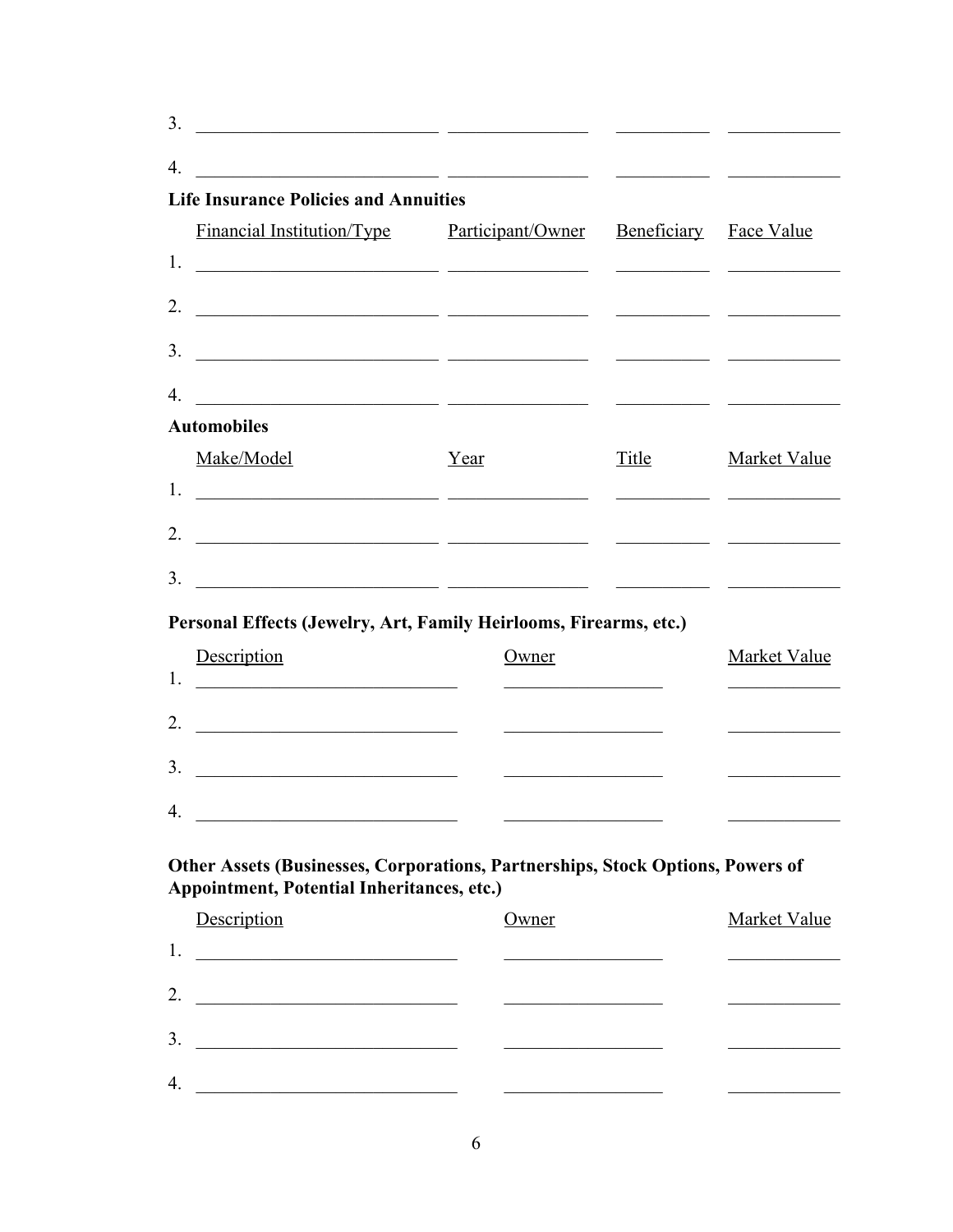**Specific Gifts –** Are there any gifts of specific property or cash that you would like to go to any specific individual or organizations, including charitable bequests?

|                | Gift                                                                                                                                                                                                                                 |          | To Whom |                                                                                               |
|----------------|--------------------------------------------------------------------------------------------------------------------------------------------------------------------------------------------------------------------------------------|----------|---------|-----------------------------------------------------------------------------------------------|
| 1.             |                                                                                                                                                                                                                                      |          |         | <u> 1989 - Johann Barbara, martxa alemaniar amerikan a</u>                                    |
| 2.             | <u> 1989 - Johann Harry Harry Harry Harry Harry Harry Harry Harry Harry Harry Harry Harry Harry Harry Harry Harry Harry Harry Harry Harry Harry Harry Harry Harry Harry Harry Harry Harry Harry Harry Harry Harry Harry Harry Ha</u> |          |         |                                                                                               |
|                |                                                                                                                                                                                                                                      |          |         |                                                                                               |
| 3 <sub>1</sub> | <u> 1989 - Johann Barn, mars and de Branch Barn, mars and de Branch Barn, mars and de Branch Barn, mars and de Br</u>                                                                                                                |          |         | and the control of the control of the control of the control of the control of the control of |
|                | Liabilities (Mortgages, Liens, Debts, etc.)                                                                                                                                                                                          |          |         |                                                                                               |
|                | <b>Asset</b>                                                                                                                                                                                                                         | Creditor |         | <b>Amount of Debt</b>                                                                         |
|                |                                                                                                                                                                                                                                      |          |         |                                                                                               |
|                |                                                                                                                                                                                                                                      |          |         |                                                                                               |
|                |                                                                                                                                                                                                                                      |          |         |                                                                                               |
|                |                                                                                                                                                                                                                                      |          |         |                                                                                               |
|                | $\mathcal{A}$ . And the contract of the contract of the contract of the contract of the contract of the contract of the contract of the contract of the contract of the contract of the contract of the contract of the contract of  |          |         |                                                                                               |
|                |                                                                                                                                                                                                                                      |          |         |                                                                                               |
|                |                                                                                                                                                                                                                                      |          |         |                                                                                               |
|                | Financial Advisors (Financial Planner, Accountant, Insurance Agents, Broker, etc.)<br>Name/Address                                                                                                                                   | Role     |         | Phone Number/Email                                                                            |
| 1.             |                                                                                                                                                                                                                                      |          |         |                                                                                               |
|                | <u> 1999 - Johann Harry Harry Harry Harry Harry Harry Harry Harry Harry Harry Harry Harry Harry Harry Harry Harry H</u>                                                                                                              |          |         |                                                                                               |
|                |                                                                                                                                                                                                                                      |          |         |                                                                                               |
|                | $\frac{3}{2}$                                                                                                                                                                                                                        |          |         |                                                                                               |
|                |                                                                                                                                                                                                                                      |          |         |                                                                                               |
|                |                                                                                                                                                                                                                                      |          |         |                                                                                               |
|                |                                                                                                                                                                                                                                      |          |         |                                                                                               |
|                | <b>Fiduciary Appointments</b>                                                                                                                                                                                                        |          |         |                                                                                               |
|                | <b>Successor Trustee for your Trust</b>                                                                                                                                                                                              |          |         |                                                                                               |
| 1.             | <b>Name</b>                                                                                                                                                                                                                          |          |         | Relationship                                                                                  |
| 2.             |                                                                                                                                                                                                                                      |          |         |                                                                                               |
| 3.             |                                                                                                                                                                                                                                      |          |         |                                                                                               |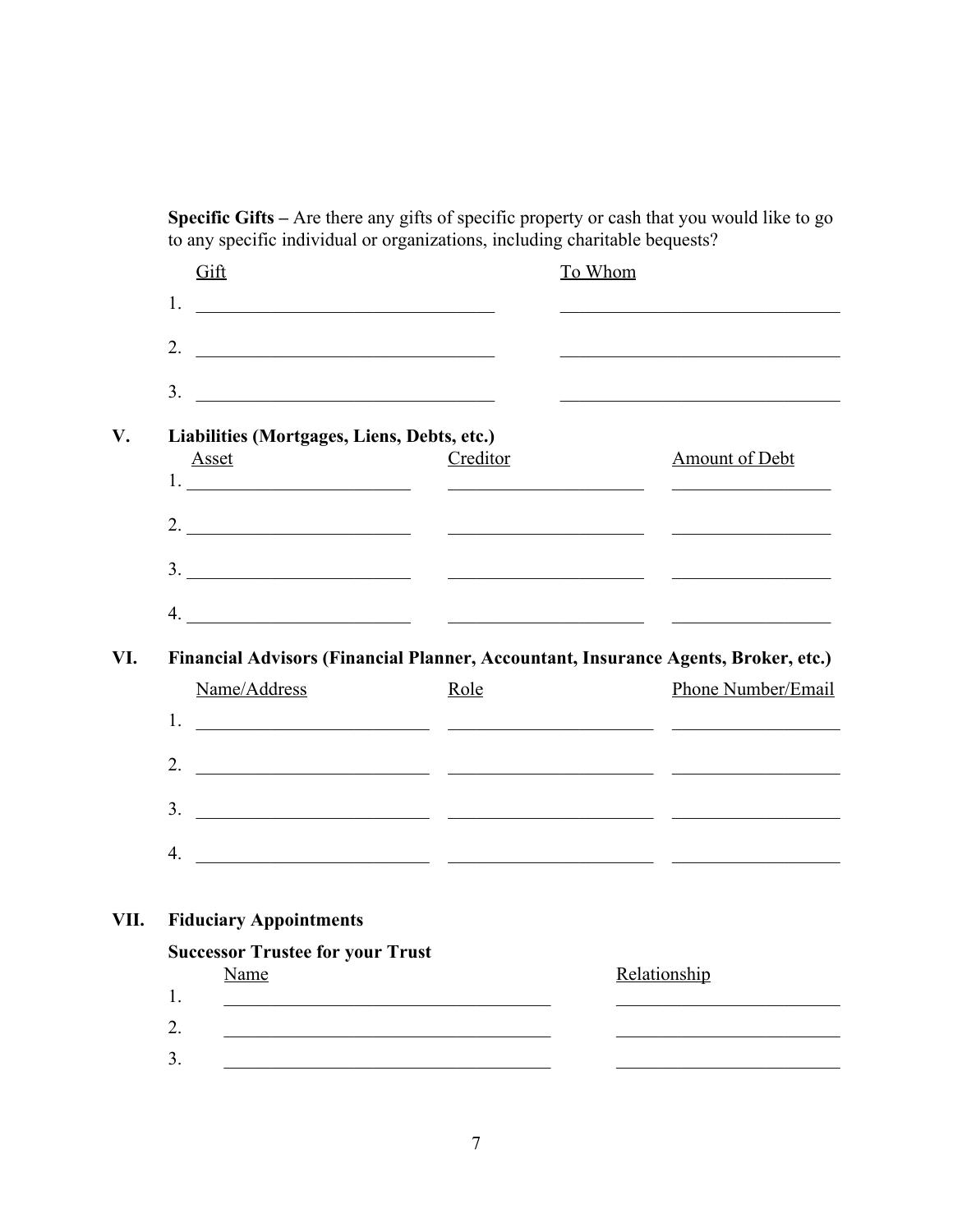|    | Name                                                                                                                 |                                                                                                                               | Relationship                                                                 |
|----|----------------------------------------------------------------------------------------------------------------------|-------------------------------------------------------------------------------------------------------------------------------|------------------------------------------------------------------------------|
|    | Spouse One                                                                                                           |                                                                                                                               |                                                                              |
| 1. | <u> 1989 - Johann Stein, mars an deutscher Stein und der Stein und der Stein und der Stein und der Stein und der</u> |                                                                                                                               |                                                                              |
| 2. |                                                                                                                      |                                                                                                                               |                                                                              |
| 3. |                                                                                                                      |                                                                                                                               |                                                                              |
|    | Spouse Two                                                                                                           |                                                                                                                               |                                                                              |
| 1. |                                                                                                                      | <u> 1989 - Johann John Stone, mars et al. 1989 - John Stone, mars et al. 1989 - John Stone, mars et al. 1989 - John Stone</u> |                                                                              |
| 2. |                                                                                                                      |                                                                                                                               |                                                                              |
| 3. |                                                                                                                      |                                                                                                                               |                                                                              |
|    |                                                                                                                      | Agent for Powers of Attorney for Property (manages property during incapacity)                                                |                                                                              |
|    | Name                                                                                                                 | Relationship                                                                                                                  | Address                                                                      |
|    | Spouse One                                                                                                           |                                                                                                                               |                                                                              |
| 1. |                                                                                                                      | <u> 1989 - Johann John Stone, markin film yn y brening y de yn y brening y de yn y brening y de yn y brening y d</u>          |                                                                              |
| 2. |                                                                                                                      |                                                                                                                               |                                                                              |
| 3. |                                                                                                                      |                                                                                                                               |                                                                              |
| 1. | Spouse Two                                                                                                           |                                                                                                                               |                                                                              |
| 2. |                                                                                                                      | <u> 1980 - Jan Barbara Barbara, manazarta da kas</u>                                                                          |                                                                              |
| 3. |                                                                                                                      |                                                                                                                               |                                                                              |
|    |                                                                                                                      |                                                                                                                               | Agent for Powers of Attorney for Health Care (makes medical decisions during |
|    | incapacity)                                                                                                          |                                                                                                                               |                                                                              |
|    | <b>Name</b><br>Spouse One                                                                                            | Relationship                                                                                                                  | <b>Address</b>                                                               |
| 1. |                                                                                                                      |                                                                                                                               |                                                                              |
| 2. |                                                                                                                      |                                                                                                                               |                                                                              |
| 3. |                                                                                                                      |                                                                                                                               |                                                                              |
|    | Spouse Two                                                                                                           |                                                                                                                               |                                                                              |
| 1. |                                                                                                                      |                                                                                                                               |                                                                              |
| 2. |                                                                                                                      |                                                                                                                               |                                                                              |
| 3. |                                                                                                                      |                                                                                                                               |                                                                              |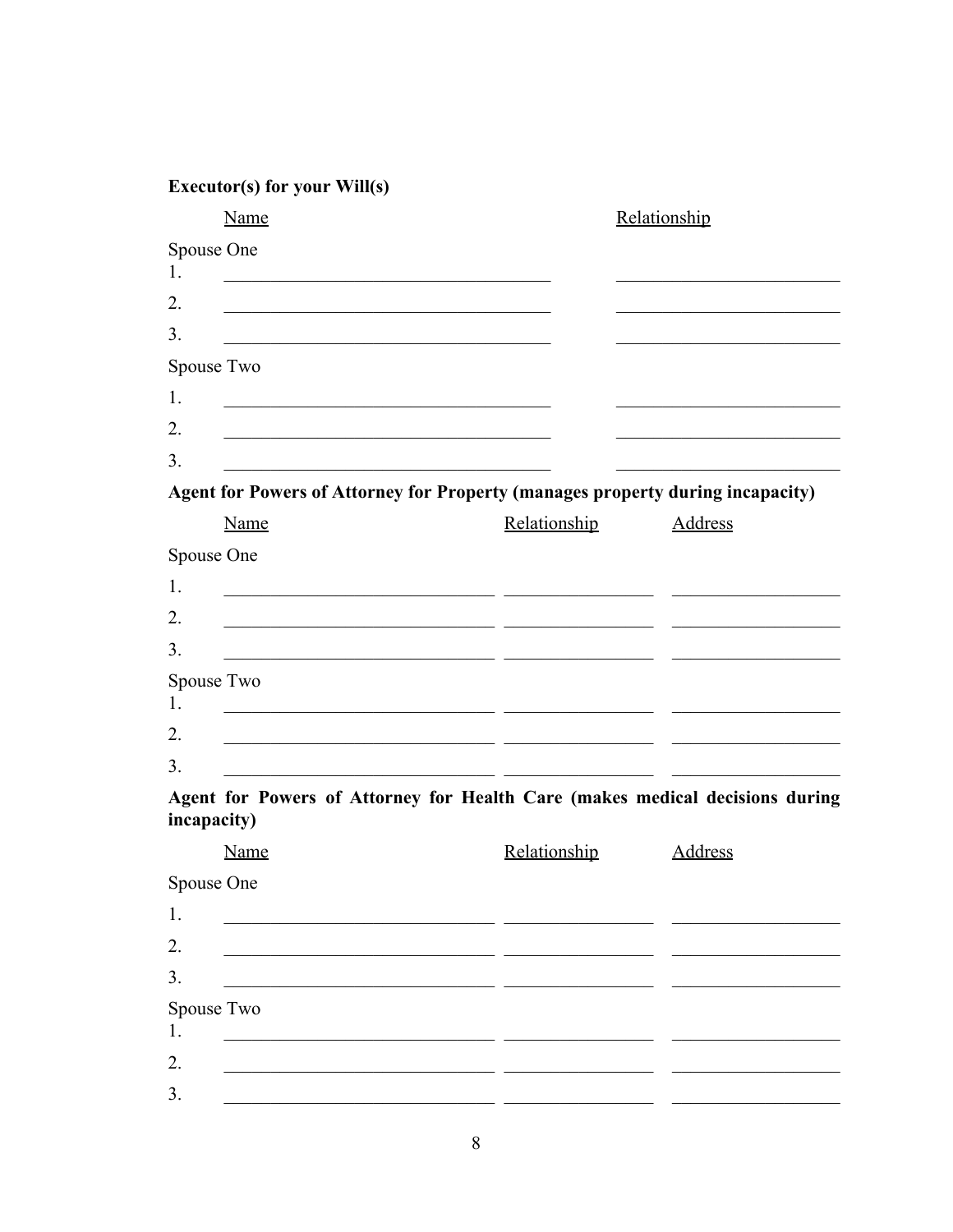#### **Living Will:**

This document allows you to have the control in making decisions relating to the rendering of your end of life care, including the decision to have death delaying procedures withheld or withdrawn in certain instances. This document allows you to express your wishes and relieves the burden on family members.

| Is a Living Will desired?           | Yes<br>No    |         |
|-------------------------------------|--------------|---------|
| <b>Guardians for Minor Children</b> |              |         |
| Name                                | Relationship | Address |
| 1.                                  |              |         |
| 2.                                  |              |         |
| 3.                                  |              |         |
|                                     |              |         |

Is there anyone whom you would specifically *NOT* want to be named as guardian of your minor children?

### **Final Disposition Wishes (Burial/cremation, funeral, religious ceremonies, autopsy, organ donation, etc.)**

| . .<br>- |  |  |
|----------|--|--|

### **Children's Trust:**

A Children's trust is a trust set up as part of your trust to provide funds for minor children.

#### **Trustee of Children's Trust**

- 1. \_\_\_\_\_\_\_\_\_\_\_\_\_\_\_\_\_\_\_\_\_\_\_\_\_\_\_\_\_\_\_\_\_\_\_\_\_\_\_\_\_
- 2. \_\_\_\_\_\_\_\_\_\_\_\_\_\_\_\_\_\_\_\_\_\_\_\_\_\_\_\_\_\_\_\_\_\_\_\_\_\_\_\_\_

**Principal of Children's Trust**: Until the trust is distributed to the child or children, the Trustee is typically instructed to pay only so much of the principal of the trust as is necessary for each child's health, maintenance in reasonable comfort, education (including post graduate) and best interests.

If for some reason you do not desire this language, please indicate and explain your desires: